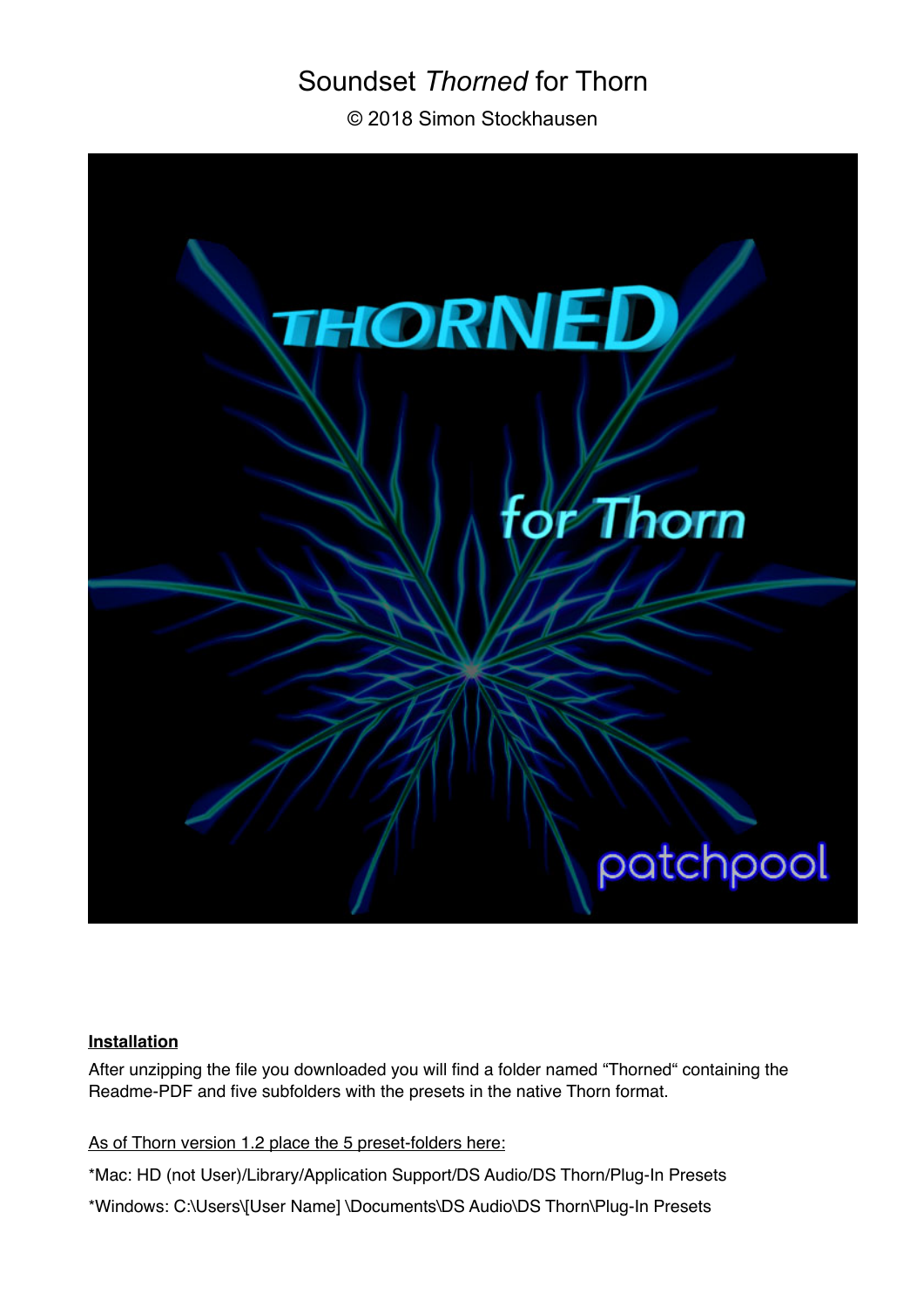After the installation you will find the presets within in Thorn's preset browser:



## **Licence agreement and terms of usage**

This license agreement is between you (the licensee) and me (Simon Stockhausen). 1.) The licensee must not distribute the patches from *Thorned*, resample or re-synthesize them, copy or otherwise replicate the patches of this soundset in any commercial, free or otherwise product. That includes sample and audio libraries and patches for samplers, sample based synthesizers and wavetable synthesizers. You can of course create such derivates for your own musical work as long as these derivates are only distributed in the context of musical work or sound design.

2.) The license to the soundset *Thorned* may not be given away or sold (NFR).

## **Description and Content:**

This soundset explores the sonic boundaries of Thorn to the maximum, covering a wide range of sounds from evolving pads, exciting overtone textures and complex drones to gritty rhythmical sequences in different time signatures, expressive keys, pluck and lead sounds, punchy basses, beautiful and otherworldly soundscapes and some experimental textures hard to describe with words.

For this library, all wavetables, samples, single-cycle waveforms and shapes for the harmonic filter were created from scratch, either by re-synthesizing dedicated samples or manually within Thorn's editors. Many patches use tempo-synced modulations for filter, amplitude, panning and oscillator effects, all presets have the modulation wheel assigned, many also use aftertouch and velocity as a modulation source.

### **Specs:**

- 115 patches (including 3 variations).
- 384 MB of samples (48 kHz/24 Bit) used in Thorn's Noise-oscillator embedded inside the patches.
- All presets have the modulation wheel assigned, many also use aftertouch and velocity as a modulation source.

### **Patch categories:**

- Bell-Plucks (10)
- Drones-Pads (38 including 1 variation)
- Keys-Leads-Bass (12)
- Sequencer-Arps (25 including 2 variations)
- Soundscapes (30)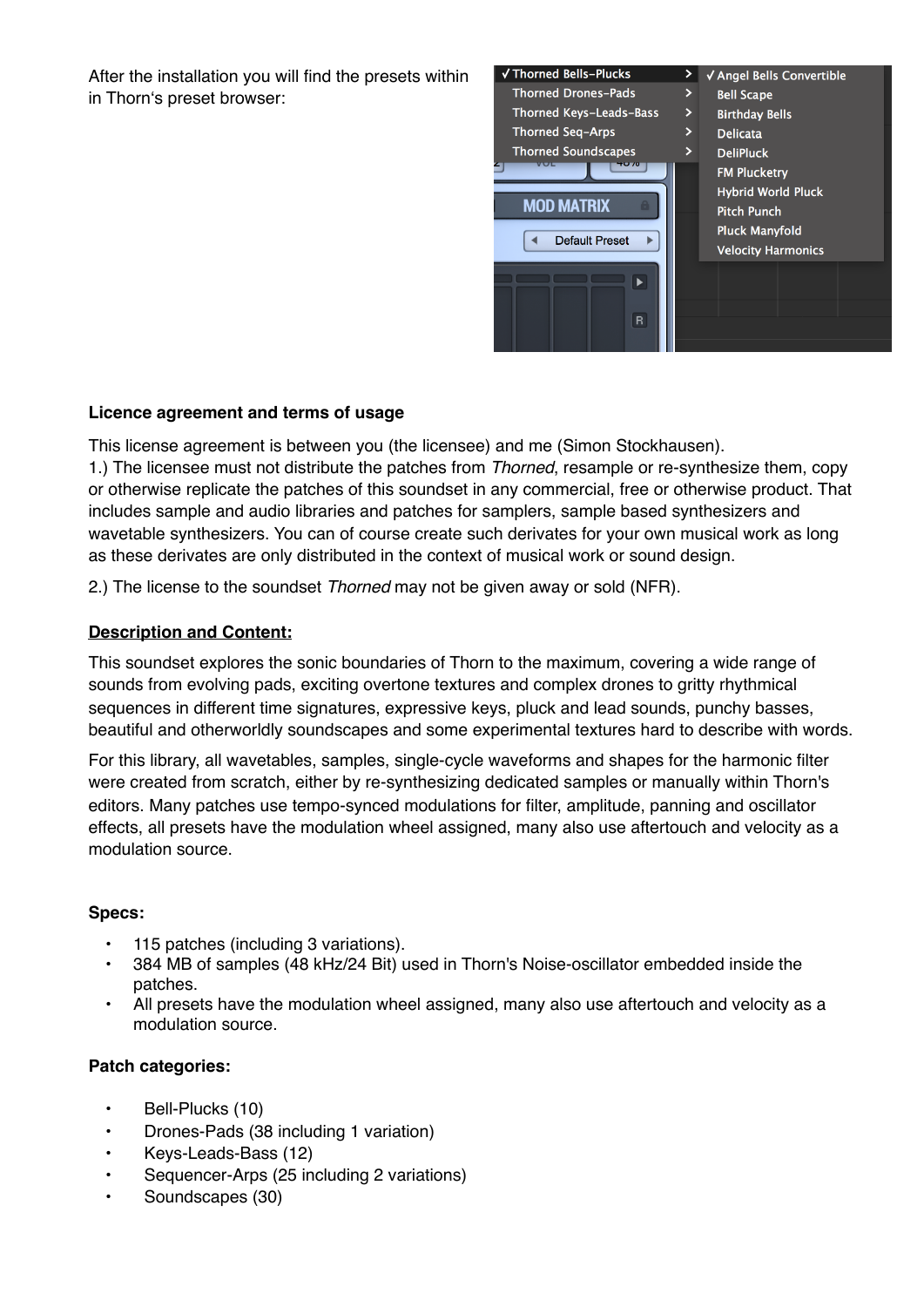All audio demos for this soundset can be found **[here](https://soundcloud.com/sampleconstruct/sets/soundset-thorned-for-thorn)**.

A Youtube playlist with video demos can be viewed **[here](https://www.youtube.com/watch?v=c0VWK-5xUVs&list=PLdDy6n1e-aeOR5NEUxpP0kQJOVjWBWqJU)**.

### **Patchlist**

Some of the patches would have qualified for several categories, the current order made the most sense to me. In the more or less elaborate comments I only mentioned the most relevant aspects of a given patch.

Abbreviations used:  $AT =$  aftertouch,  $VEL =$  velocity,  $MW =$  modulation wheel,  $F1/2 =$  filter  $1/2$ ,  $WT =$  wavetable,  $KF =$  key follow. If your Midi keyboard does not support aftertouch, you can automate "C-Press" in your DAW. If a certain patch is too CPU-heavy for your machine, reduce the polyphony and/or decrease the release time in the amplitude envelope.

| <b>Bells-Plucks</b>                                 | <b>Comments</b>                                                                                                                                                                                                                                                                                                                                                                                                  |
|-----------------------------------------------------|------------------------------------------------------------------------------------------------------------------------------------------------------------------------------------------------------------------------------------------------------------------------------------------------------------------------------------------------------------------------------------------------------------------|
| Angel Bells<br>Convertible                          | FM Bells in OSC1/2 meet sustained vocal wave in ISC3. MW converts the<br>involved envelopes to slow attack/decay high sustain, increases FM in<br>OSC1 and engages OSC FX modulation in OSC2 via LFO1. AT increases<br>unison detune in OSC2/3.                                                                                                                                                                  |
| <b>Bell Scape</b><br>Featured in this audio<br>demo | Long processed bell texture in the noise oscillator.<br>AT adds fast pitch modulation via VIBRATO, vibrato pitch modulated by<br>LFO2. MW introduces pitch modulation in the noise oscillator and OSC2<br>(frequency-modulating OSC1) via LFO2, amount of FM in OSC1 via LFO1<br>and cutoff/filter drive modulation in F1, it also engages modulation of<br>MSEG1 speed (modulating amplitude of OSC1) via LFO2. |
| <b>Birthday Bells</b><br>used in this audio<br>demo | Ship bell sample in the noise oscillator, amount of FM in OSC1 is<br>modulated via VEL-sensitive ENV2. MW modulates volume of OSC2/3,<br>engages pan randomization in the noise oscillator and increases sustain<br>level in the amplitude envelope.                                                                                                                                                             |
| Delicata                                            | VEL modulates amount of modulation via ENV1/2 (harmonic filter shape,<br>OSC FX), AT increases unison detune MW adds tempo-synced animation<br>of amplitude and LP filter cutoff in F2.                                                                                                                                                                                                                          |
| <b>DeliPluck</b>                                    | VEL modulates amount of FM in OSC1 and amount of filter modulation<br>via ENV1, MW modulates numerous parameters like amplitude envelope,<br>filter cutoff/resonance.                                                                                                                                                                                                                                            |
| <b>FM Plucketry</b><br>used in this audio<br>demo   | VEL modulates amount of FM in OSC1, OSC FX in OSC3, decay time in<br>the amplitude envelope and ENV1, MW introduces LP filter cutoff<br>modulation in F1 via ENV1 and controls wet amount of the dynamic<br>compressor in the FX section.                                                                                                                                                                        |
| <b>Hybrid World Pluck</b>                           | Hang accent (finger articulation) in the noise oscillator, velocity sensitive<br>ENV1/2 modulate volume of OSC1/2, amount of FM in OSC1, VEL also<br>modulates detune in OSC1 and decreases decay time in ENV1. MW<br>randomizes pitch (via re-triggering LFO1).                                                                                                                                                 |
| <b>Pitch Punch</b>                                  | Velocity sensitive ENV1/2 modulate detune/phase in OSC1, pitch/detune<br>in OSC2, volume of OSC3, MW adds distortion FX and volume<br>modulation in the noise oscillator via ENV1.                                                                                                                                                                                                                               |
| <b>Pluck Manyfold</b><br>used in this audio<br>demo | MW engages modulation if OSC FX in OSC1 via LFO1 (creating a variety<br>of timbre changes), introduces LP filter cutoff modulation in F1 via ENV1<br>and increases volume of OSC3.                                                                                                                                                                                                                               |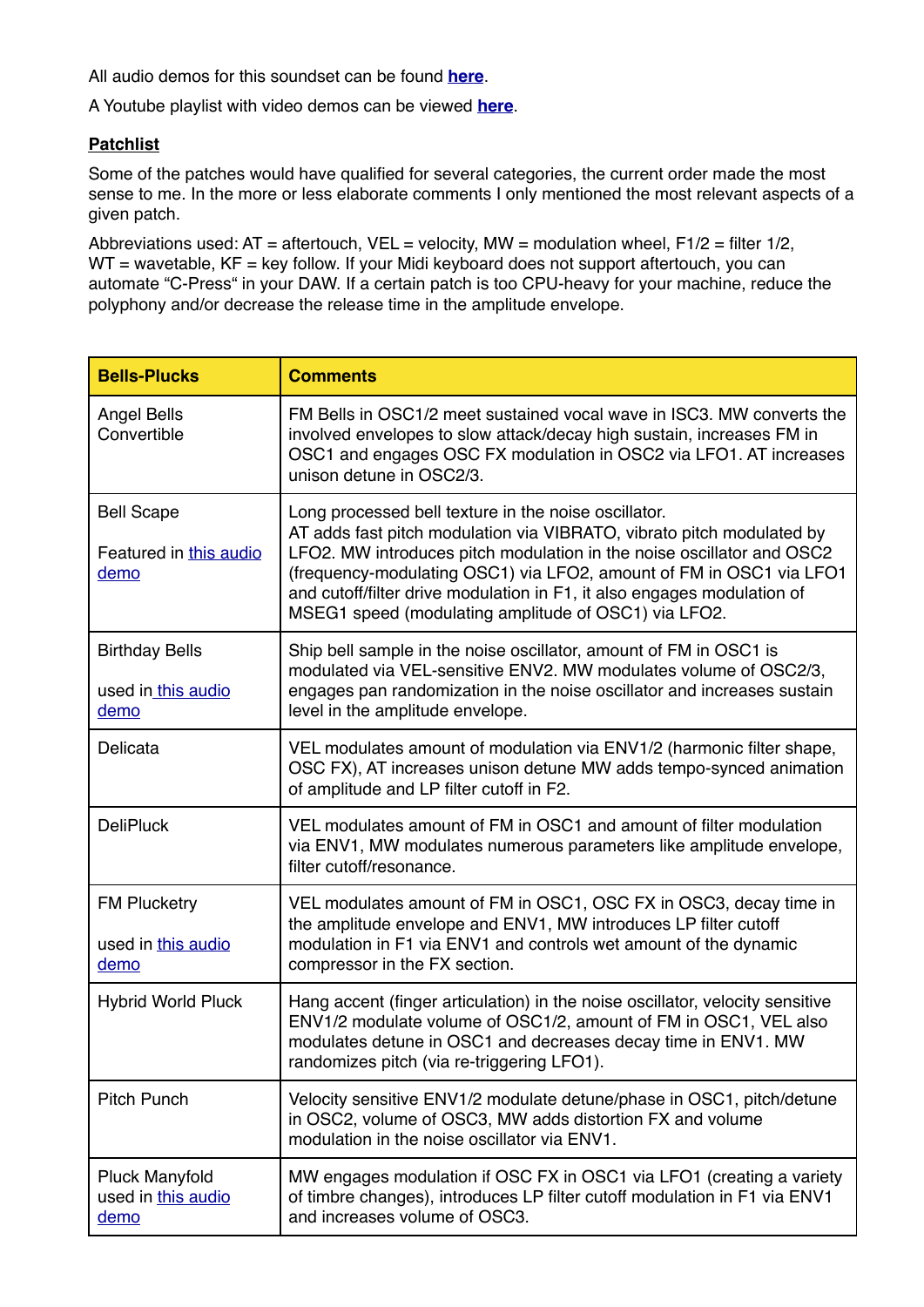| <b>Bells-Plucks</b>       | <b>Comments</b>                                                                                                                                                                                                                                                                                                                                                                           |
|---------------------------|-------------------------------------------------------------------------------------------------------------------------------------------------------------------------------------------------------------------------------------------------------------------------------------------------------------------------------------------------------------------------------------------|
| <b>Velocity Harmonics</b> | VEL modulates wavetable position in OSC1/2 (inverted in 2) and OSC FX<br>in OSC3, the wavetable contains a harmonic series. OSC3 (routed to F2)<br>is running in fixed pitch mode, pitch and OSC FX are randomized.<br>MW introduces tempo-synced amplitude modulation (assigned to volume<br>of F1/2) and amount of randomized volume/shape of the sub oscillator in<br>OSC <sub>1</sub> |

| <b>Drones-Pads</b>                                    | <b>Comments</b>                                                                                                                                                                                                                                                                                     |
|-------------------------------------------------------|-----------------------------------------------------------------------------------------------------------------------------------------------------------------------------------------------------------------------------------------------------------------------------------------------------|
| Abraxa<br>used in this audio<br>demo                  | MW increases volume of the sub oscillator in OSC1, modulates OSC FX<br>in OSC2, increases amount of chorus/delay/glitch FX, decreases LP<br>cutoff in F1.                                                                                                                                           |
| Air Pad                                               | AT adds vibrato, decreases speed in LFO1 (modulating detune/panning in<br>OSC1/2 and harmonics filter shape). MW introduces LP filter modulation<br>in F1 Via MSEG2/LFO2, pan modulation via LFO1 and increases chorus<br>mix/filter drive.                                                         |
| <b>Apparition Synth</b><br>used in this audio<br>demo | Try all ranges please!<br>Velocity sensitive ENV1 modulates harmonic filter shape, harmonic filter<br>balance is modulated via tempo-synced, re-triggering LFO1. AT<br>modulates OSC FX in OSC1, MW increases reverb size, adds distortion<br>and introduces filter resonance modulation via MSEG2. |
| Cassiopeia Drone                                      | VEL decreases attack time, AT adds vibrato, MW introduces tempo-<br>synced animation of amplitude/filter/oscillator FX via MSEG1/2 and adds<br>LoFi/chorus FX.                                                                                                                                      |
| <b>Convertible Globe</b>                              | AT controls amount of chorus FX, MW introduces tempo-synced<br>amplitude/filter modulation and modulation of OSC FX via MSEG2 in<br>OSC1.                                                                                                                                                           |
| Cosmo Droner<br>used in this audio<br>demo            | Long drone-scape in the noise oscillator. VEL controls amount of OSC FX<br>(FM) modulation in OSC2 and filter resonance modulation in F2 via<br>MSEG2. MW introduces tempo-synced amplitude modulation (LFO2) and<br>OSC FX modulation OSC1 via MSEG1.                                              |
| Dawn                                                  | AT adds vibrato, MW introduces tempo-synced modulation of harmonic<br>filter balance via MSEG1, OSC FX modulation in OSC2/3 via MSEG1/2<br>filter cutoff modulation in F1, pitch/amplitude modulation in OSC3<br>(MSEG2/LFO2).                                                                      |
| <b>Electron Trio</b><br>used in this audio<br>demo    | MW changes the timbre by modulating OSC FX in OSC1-3, increasing<br>filter resonance in F1 and adding the sub oscillator in OSC1, VEL<br>decreases attack time.                                                                                                                                     |
| <b>Emotion Bump</b>                                   | VEL controls amount of harmonic filter shape-modulation via MSEG1, AT<br>increases unison detune in OSC1/2, MW introduces modulation of<br>harmonic filter balance and oscillator amplitude via MSEG2 and LP filter<br>cutoff in F1 via MSEG1.                                                      |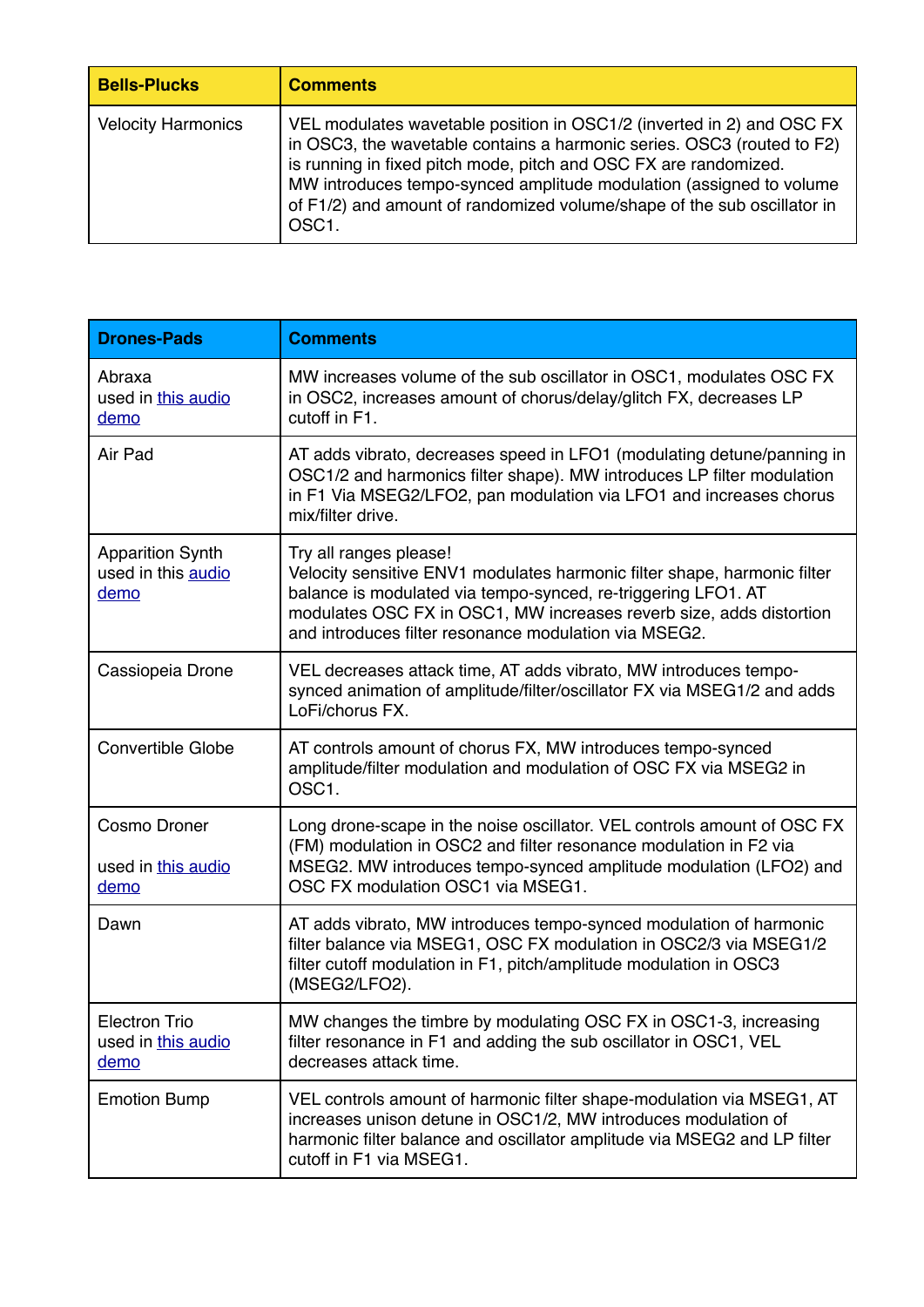| <b>Drones-Pads</b>                               | <b>Comments</b>                                                                                                                                                                                                                                                                                                                                                                        |
|--------------------------------------------------|----------------------------------------------------------------------------------------------------------------------------------------------------------------------------------------------------------------------------------------------------------------------------------------------------------------------------------------------------------------------------------------|
| <b>Finalizer Pad</b>                             | VEL decreases attack time, MW introduces modulation of OSC FX in<br>OSC1/harmonic filter balance via LFO1 and tempo-synced LP filter cutoff<br>modulation in F1 via LFO2.                                                                                                                                                                                                              |
| <b>Formant Pad</b><br>used in this audio<br>demo | LFO2 modulates harmonic filter shape. AT adds vibrato, MW modulates<br>OSC FX in OSC1 (Comb), decreases LP filter cutoff in F1 and adds some<br>filter drive.                                                                                                                                                                                                                          |
| Heavenly                                         | Vocal texture pad sample in the noise oscillator. VEL modulates amount<br>of LP cutoff modulation in F1 and harmonic filter shape modulation (both<br>via LFO1), AT adds vibrato/increases unison detune, MW introduces<br>amplitude/filter modulation via MSEG2 and OSC FX modulation in OSC1<br>via LFO1, it also increases delay/reverb mix.                                        |
| Hydra<br>used in this audio<br>demo              | VEL increases speed of MSEG1 (modulating harmonic filter shape/OSC<br>FX in OSC1) and detune modulation in OSC1 via LFO1, velocity sensitive<br>ENV1 modulates HP filter cutoff in F2. MW controls amount of OSC FX<br>modulation in OSC1, adds tempo-synced, triple-based amplitude<br>modulation via LFO2 and pitch modulation in OSC2 via MSEG2 and<br>controls the volume of OSC2. |
| Iridescent                                       | AT adds vibrato, velocity-sensitive ENV1 modulates OSC FX in OSC1,<br>MW introduces a pitch sequence in OSC3 (frequency modulating OSC2),<br>increases FM in OSC2 and adds tempo-synced amplitude modulation in<br>OSC1 via MSEG1.                                                                                                                                                     |
| <b>Meander Vox</b>                               | Wavetable with 8 waveforms derived from overtone singing, WT<br>modulation via LFO1, inverted polarity in OSC2. AT increases unison<br>detune, MW introduces tempo-synced, re-triggering filter modulation in<br>F1/2 (LP/BP) via MSEG1/2. and adds chorus FX.                                                                                                                         |
| Mountain Up                                      | Velocity-sensitive ENV1 modulates harmonic filter balance (shape<br>modulated via tempo-synced random LFO1), AT adds vibrato. MW raises<br>volume of F2 (BP filter) and adds tempo-synced modulation of filter cutoff/<br>OSC FX1 via MSEG2. Sounds interesting in all ranges.                                                                                                         |
| <b>Moving Pad</b>                                | MW increases modulation speed (LFO1) of filter cutoff in F1, modulates<br>OSC FX in OSC1                                                                                                                                                                                                                                                                                               |
| Organic Pad<br>featured in this audio<br>demo    | LFO1 modulates OSC FX1 via MSEG2. AT adds vibrato and increases<br>unison detune in both oscillators, MW introduces modulation of harmonic<br>filter shape/balance (via LFO1/2), decreases LP filter cutoff in F1, adds<br>filter drive.                                                                                                                                               |
| <b>Organism Pulse</b>                            | LFO modulates PWM in OSC1, pulsating LFO2 modulates FM amount in<br>OSC2 and volume in OSC1. MW adds pulsating filter modulation in F1/2,<br>adds pitch modulation in OSC3 (which frequency-modulates OSC2) via<br>MSEG1, adds modulation of harmonic filter balance and controls phaser<br>FX mix. Glide is activated.                                                                |
| Pad For Tales                                    | WTs in OSC1/2 derived from hardware synth. AT adds vibrato and<br>increases unison detune in both oscillators, MW increases modulation<br>speed of LFO1 which modulates wavetable index, detune amount and LP<br>filter cutoff in F1. VEL decreases attack time.                                                                                                                       |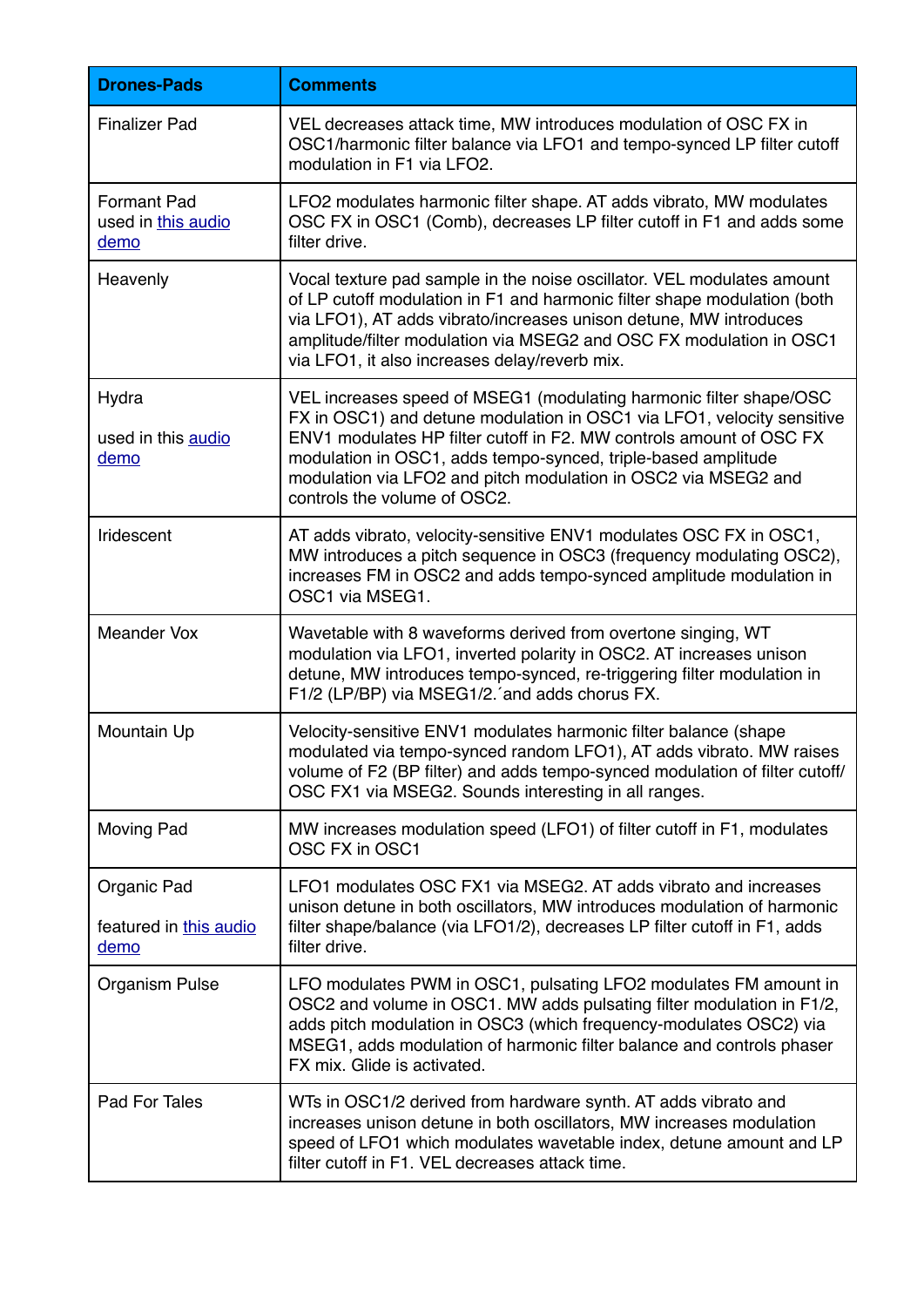| <b>Drones-Pads</b>                                                        | <b>Comments</b>                                                                                                                                                                                                                                                                                       |
|---------------------------------------------------------------------------|-------------------------------------------------------------------------------------------------------------------------------------------------------------------------------------------------------------------------------------------------------------------------------------------------------|
| Predictor<br>used in this audio<br>demo                                   | AT adds vibrato and controls volume of OSC2, VEL decreases attack<br>time. MW is assigned to numerous parameters and introduces tempo-<br>synced modulation of harmonic filter shape/balance, filter cutoff/<br>resonance in F1, OSC FX1, chorus mix.                                                 |
| <b>Pulsator Drone</b>                                                     | AT adds vibrato, MW controls volume of OSC2 which has tempo-synced<br>amplitude modulation via LFO2 applied, sub oscillator modulated via<br>MSEG2. MW also adds tempo-synced LP filter modulation in F1 (via<br>LFO2/MSEG2) and increases amount of phaser FX.                                       |
| Santa Barbara                                                             | Key follow/MSEG1 modulate harmonic filter shape, LFO2 modulates<br>harmonic filter balance. MW controls volume of OSC2 (tempo-synced<br>pitch sequence via MSEG2), VEL decreases attack time.                                                                                                         |
| Scan My Table                                                             | AT increases unison detune, VEL decreases attack time. MW introduces<br>tempo-synced animation of filter/amplitude via MSEG1/2 and phase<br>modulation/SubOsc Shape modulation via LFO2, it also controls volume<br>of the noise oscillator which has tempo-synced amplitude modulation<br>applied.   |
| <b>Stellar Pad</b><br>used in this audio<br>demo                          | Key follow modulates balance of harmonic filter, AT adds vibrato, VEL<br>modulates amount of OSC FX1/harmonic filter shape modulation via<br>MSEG1, MW adds tempo-synced amplitude modulation via MSEG2 and<br>controls amount of phaser FX.                                                          |
| Stonehenge Pad                                                            | VEL decreases attack time, AT adds vibrato, MW introduces tempo-<br>synced animation of OSC FX1/LP filter cutoff in F1 via MSEG1, OSC2<br>amplitude modulation via MSEG2, F1/2 amplitude modulation via<br>MSEG2, harmonic filter shape/balance modulation via LFO1/MSE1.                             |
| Sun Phaser (Org)<br>featured in this video<br>demo and this audio<br>demo | AT controls volume of OSC2, MW adds vibrato.                                                                                                                                                                                                                                                          |
| Sun Phaser (Var)                                                          | Extended version of the patch above, AT adds vibrato/increases detune,<br>MW introduces tempo-synced LP filter modulation via MSEG2, harmonic<br>filter shape/balance modulation via MSEG1 and decreases modulation<br>speed in LFO1/2 (modulation WT index/OSC FX).                                  |
| <b>Sun Sweeper</b><br>Featured in this video<br>demo                      | AT adds vibrato/increases unison detune, velocity-sensitive ENV1<br>modulates WT index/detune/spread, MW introduces tempo-synced filter<br>modulation via LFO1/2 and OSC FX modulation via MSEG1/LFO1.                                                                                                |
| <b>Synced Syncer</b>                                                      | Both oscillators have tempo-synced modulation of OSC FX (SYNC/<br>WSYNC) applied (via LFO1/MSEG1). AT adds vibrato/increases unison<br>detune, VEL decreases attack time. MW controls amount of phaser FX,<br>adds tempo-synced filter modulation in F1/2 and amplitude modulation in<br>OSC2 (LFO2). |
| Telepathy<br>used in this audio<br>demo                                   | VEL increases tremolo speed (vibrato rate with vibrato assigned to the<br>output of F2), MW controls OSC1 FX (ring modulation), introduces tempo-<br>synced amplitude modulation via MSEG2 in OSC1 and adds OSC3 which<br>also has tempo-synced amplitude modulation applied.                         |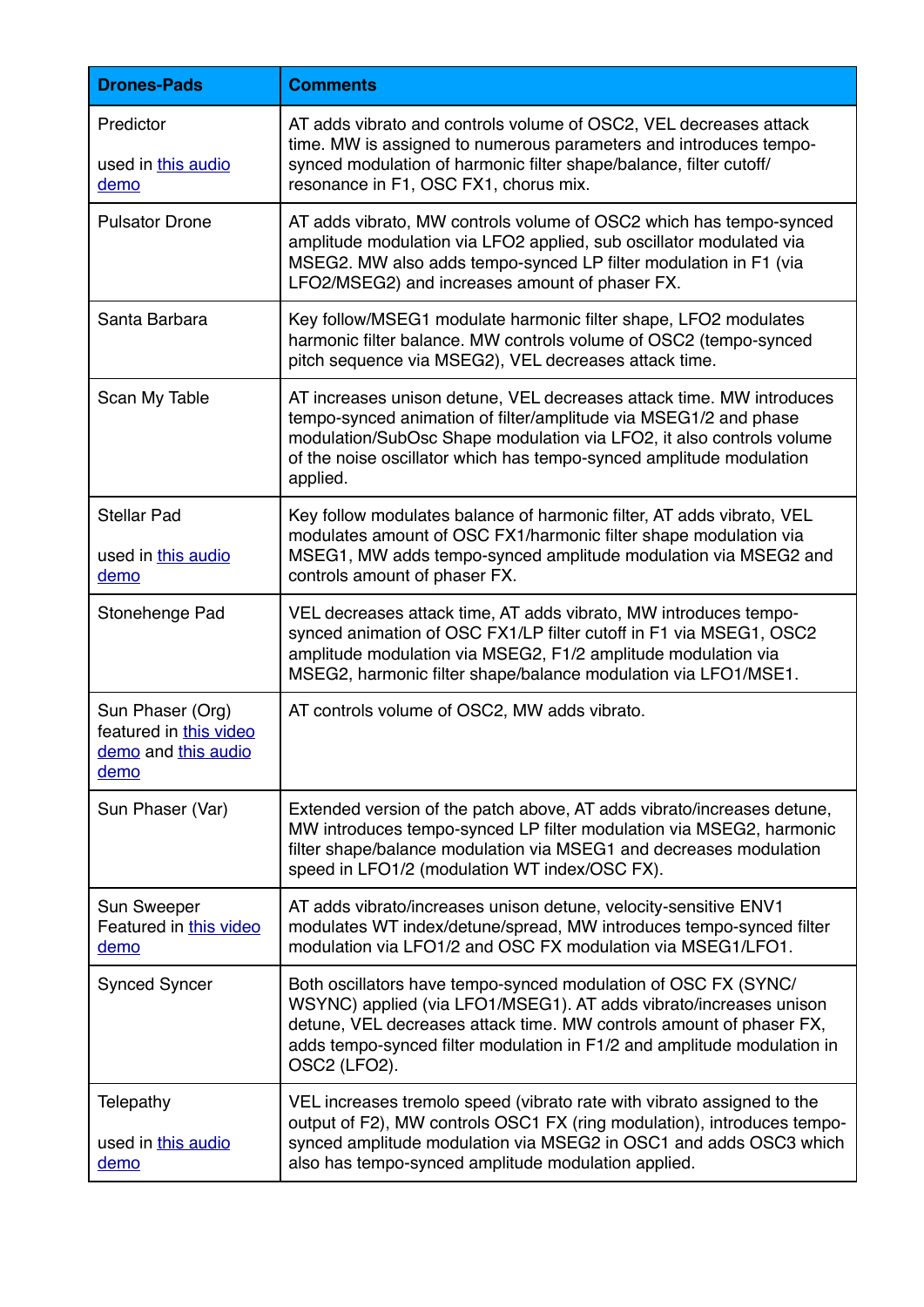| <b>Drones-Pads</b>                                     | <b>Comments</b>                                                                                                                                                                                                                                                                                                                                                    |
|--------------------------------------------------------|--------------------------------------------------------------------------------------------------------------------------------------------------------------------------------------------------------------------------------------------------------------------------------------------------------------------------------------------------------------------|
| <b>Throat Vox</b>                                      | AT increases detune and adds vibrato, MW introduces LP filter<br>modulation via MSEG2 and engages F2 (comb-filter modulation via<br>LFO1). ENV1 modulates wavetable position (inverted in OSC2). Glide<br>(legato) is activated).                                                                                                                                  |
| <b>Velocity Sweeper</b>                                | Velocity-sensitive ENV1 modulates numerous parameters like harmonic<br>filter shape/balance, OSC1 detune/spread/phase, BP cutoff in F2 and<br>also OSC1 FX when MW is engaged. MW introduces tempo-synced filter<br>modulation in F1 via MSEG2 and controls the send level of OSC2 to F2.<br>AT decreases speed of MSEG1 which modulates OSC2 FX/spread<br>amount. |
| Vocal Organism                                         | WT index modulation in OSC1/1 via tempo-synced MSEG1/LFO1.<br>AT adds vibrato, VEL decreases attack time, MW introduces tempo-<br>synced modulation of OSC FX in both oscillators and controls volume of<br>F <sub>2</sub> .                                                                                                                                       |
| Vowelesque                                             | WT index modulation in both oscillators via MSEG2. AT increases unison<br>detune, MW introduces OSC FX modulation via LFO2, increases<br>resonance in F2 (cutoff modulation via MSEG2/LFO2) and controls<br>volume of the sub oscillator in OSC2.                                                                                                                  |
| <b>Vox Derivative</b>                                  | Key follow modulates shape of the harmonic filter, so does LFO2 when<br>MW is engaged. MW adds tempo-synced filter modulation in F1 via<br>MSEG1 and controls of amplitude modulation in OSC2 via ENV1.                                                                                                                                                            |
| Vox Wave Trio                                          | Three wavetables derived from speech samples, LFO1 modulates WT<br>index in OSC1/2 (inverted polarity in OSC2), MSEG1 modulates WT<br>index in OSC3. MW introduces OSC FX modulation via MSEG1/2 - LFO1<br>and harmonic filter shape modulation via LFO1. VEL decreases attck<br>time.                                                                             |
| <b>World Peace Drone</b><br>used in this audio<br>demo | New age drone playing in the noise oscillator (randomized sample start<br>position), LFO2 modulates pitch in OSC1 (+/- 1 octave) via MSEG2.<br>MW introduces OSC FX2 modulation via MSEG1, tempo-synced filter<br>modulation in F2 via tempo-synced LFO2. And controls amount of<br>phaser FX.                                                                     |

| <b>Keys-Leads-Bass</b>                      | <b>Comments</b>                                                                                                                                                                                                                                    |
|---------------------------------------------|----------------------------------------------------------------------------------------------------------------------------------------------------------------------------------------------------------------------------------------------------|
| <b>City Bass</b>                            | Velocity-sensitive ENV1 modulates FM amount in OSC, detune/volume in<br>OSC3 and LP cutoff in F1/2. VEL modulates decay time in Amp ENV and<br>ENV1. The "Octave"-parameter in OSC2 is randomized. MW controls<br>volume of OSC3, AT adds vibrato. |
| Epic FM Lead                                | Monophonic FM lead with two frequency modulators (OSC2/3). MW<br>increases FM in OSC1/2, controls amount of distortion FX and slightly<br>decreases LP cutoff in F1. AT adds vibrato, VEL decreases attack time.<br>Glide is activated.            |
| Expressor<br>featured in this audio<br>demo | VEL decreases attack time, modulates WT index in OSC1/2 and amount<br>of FM in OSC1. Velocity-sensitive ENV1 modulates unison detune in<br>OSC1/3, MW adds vibrato (vibrato speed slightly randomized with each<br>note played).                   |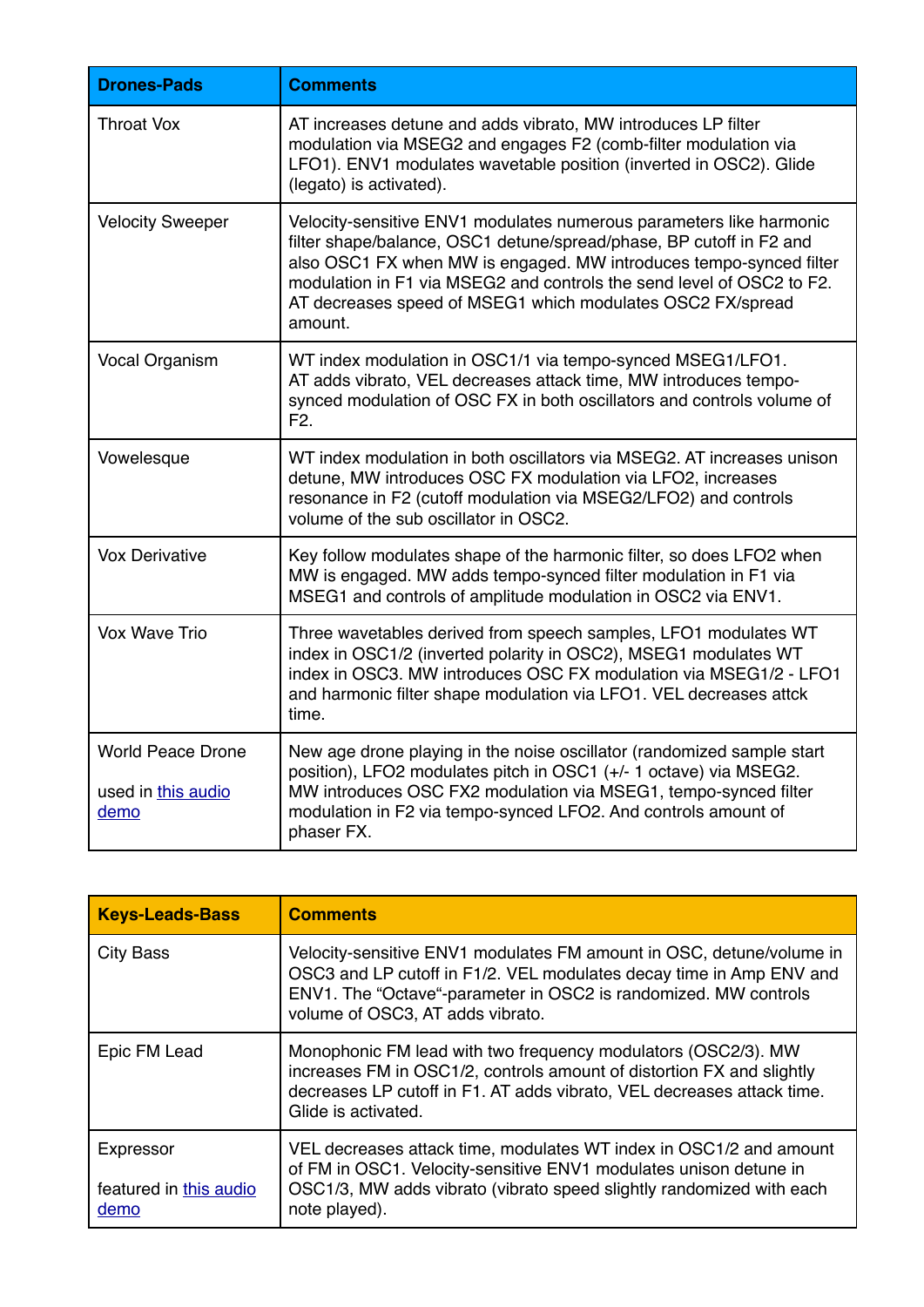| <b>Keys-Leads-Bass</b>                            | <b>Comments</b>                                                                                                                                                                                                                                                                                                                      |
|---------------------------------------------------|--------------------------------------------------------------------------------------------------------------------------------------------------------------------------------------------------------------------------------------------------------------------------------------------------------------------------------------|
| FM Keys Hybrid                                    | VEL modulates amount of FM in OSC1/2, velocity-sensitive ENV1<br>modulates LP cutoff in F1. AT adds vibrato, MW introduces tempo-synced<br>amplitude modulation via LFO1/2 and increases sustain level.                                                                                                                              |
| Funk Junk                                         | VEL (also via ENV1/2) modulates Wahwah FX/phase in OSC1, volume/<br>detune/OSC FX in OSC2. MW shifts the focus to the BP filter in F2, adds<br>distortion, changes the tone of the LoFi FX module (SR is randomized<br>with each note played) and increases decay time in ENV1. AT adds<br>vibrato.                                  |
| <b>GamelBass</b>                                  | Metallic bass sound with two FM modulators (OSC2/3). Velocity-sensitive<br>ENV1/2 modulate amount of FM and volume in OSC2/3. Decay time is<br>modulated by VEL. MW adds filter drive, shifts octaves in OSC2/3 and<br>introduces LP cutoff modulation in F1 via ENV2                                                                |
| <b>Interval Leader</b>                            | Monophonic lead sound with embedded interval (created by OSC2/3).<br>VEL modulates LP cutoff in F1 and WT index in OSC2, AT adds vibrato.<br>MW modulates OSC FX1 (Primes) and increases FM in OSC2. Glide is<br>activated.                                                                                                          |
| <b>Irish Leader</b><br>used in this audio<br>demo | Velocity-sensitive ENV2 modulates pitch in OSC1/2, VEL decreases<br>attack and increases decay time, MW adds vibrato.                                                                                                                                                                                                                |
| <b>Knockout Bass</b>                              | Velocity-sensitive ENV1 modulates OSC FX ind OSC1/3 and detune<br>amount in OSC1, VEL controls amount of FM in OSC2 and increases<br>decay time in ENV1. MW increases LP cutoff in F1 and adds distortion<br>FX.                                                                                                                     |
| <b>Phasing Issues</b><br>featured in this video   | Tempo-synced LFO1 modulates phase in OSC1, LFO modulates WT<br>index in both oscillators. AT adds vibrato, MW controls volume of F2<br>which has cutoff modulation applied via MSEG1, introduces phase<br>modulation in OSC2 via LFo1 and controls amount of LoFi/chorus FX.                                                         |
| <b>Round Bass</b>                                 | VEL increases decay time in AMP ENV/ENV1, increases detune in OSC1,<br>velocity-sensitive ENV1 modulates FM amount in OSC1 and OSC2 FX<br>via MW, velocity-sensitive ENV2 modulates phase in OSC1 when MW is<br>engaged. MW controls volume of F2 and adds a bit of LoFi FX.                                                         |
| <b>Story Leader</b>                               | Monophonic lead sound with glide, free-running LFO1 modulates<br>harmonic filter shape. AT adds vibrato and increases unison detune in<br>OSC1-3, VEL modulates WT index in OSC1/2 and increases LP cutoff.<br>MW controls volume of OSC2/3 which play a perfect fifth/octave above<br>the root note in OSC1 and adds distortion FX. |

| <b>Sequencer-Arps</b>      | <b>Comments</b>                                                                                                                               |
|----------------------------|-----------------------------------------------------------------------------------------------------------------------------------------------|
| <b>Ambient Quencer</b>     | AMP ENV attack/decay time are randomized, so is WT index in OSC1, so<br>with each new note triggered by the arpeggiator these parameters will |
| used in this audio<br>demo | have slightly different values. MW introduces tempo-synced amplitude/<br>filter modulation via MSEG2.                                         |
| Bass Seg 6-8               | MW increases resonance in F1/2, MW controls Glitch FX/distortion/<br>flanger mix.                                                             |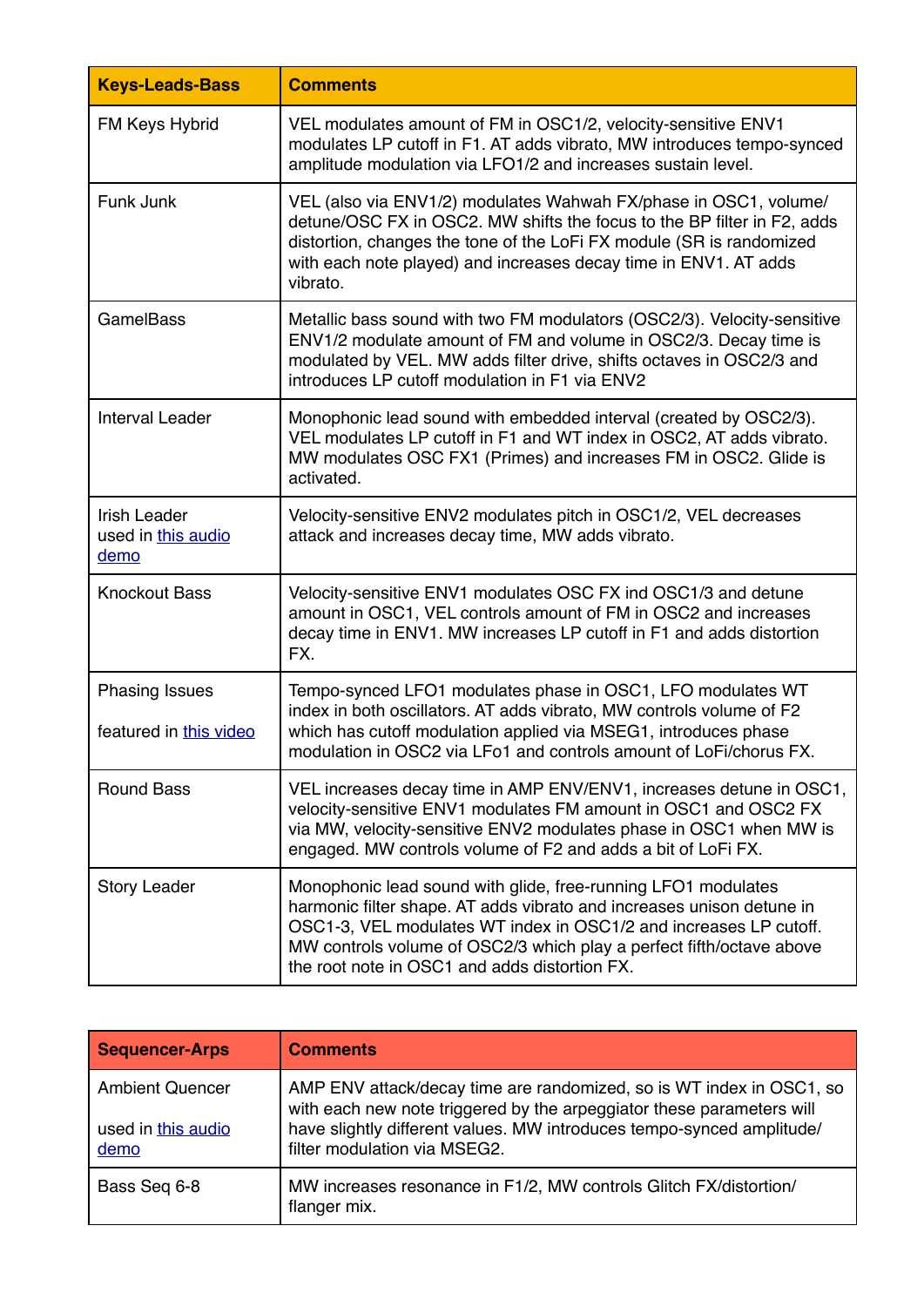| <b>Sequencer-Arps</b>                               | <b>Comments</b>                                                                                                                                                                                                                                                                                                                                                                                                                                                           |
|-----------------------------------------------------|---------------------------------------------------------------------------------------------------------------------------------------------------------------------------------------------------------------------------------------------------------------------------------------------------------------------------------------------------------------------------------------------------------------------------------------------------------------------------|
| <b>Encoded Frenzy</b><br>used in this audio<br>demo | Tempo-synced MSEG1 steps through the different shapes in LFO1, LFO2<br>modulates speed of LFO1, LFO1 modulates pitch/spread in OSC1 and<br>other things. MW introduces LP filter modulation in F1, controls volume of<br>OSC2 and Glitch FX.                                                                                                                                                                                                                              |
| <b>FM Sequential Triplets</b>                       | Triplet-based FM sequencer. AT increases unison detune in OSC1, MW<br>introduces ring modulation in OSC2, adds filter modulation in F1 (via<br>LFO1/MSEG1), controls volume of OSC3 and amount of distortion FX.                                                                                                                                                                                                                                                          |
| <b>FM Sequential</b><br>used in this audio<br>demo  | Variation of the patch above with straight modulation values in LFO2/<br>MSEG2.                                                                                                                                                                                                                                                                                                                                                                                           |
| Girlands                                            | Two pitch sequences (crossfading via LFO2), one straight, the other<br>triplet-based (MSEG1/2). MW increases speed of the pitch sequences<br>and LFO1 which modulates OSC1 FX. It also adds cutoff modulation in<br>F1/2 via LFO2                                                                                                                                                                                                                                         |
| Gimme Sub<br>used in this audio<br>demo             | The arpeggiator triggers a new note each 8 beats, amount of pitch<br>modulation in OSC1 via MSEG1 is controlled via VEL. Velocity-sensitive<br>ENV1 modulates output of F1, AT increases sustain level in ENV1 so you<br>will hear the self resonating filter beyond it's attack sound. MW controls<br>mix level of the Glitch Seq and increases delay mix. The /noise/hi-hat<br>sound in the noise oscillator has tempo-synced amplitude modulation via<br>LFO1 applied. |
| <b>Glitch Trio</b>                                  | 16-step arpeggiator in mono mode, MSEG2 modulates pitch in OSC1 and<br>other things, MSEG1 modulates noise oscillator volume, LFO1 modulates<br>WT index in OSC1. MW increases sustain level, controls mix amount of<br>Glitch Seq and controls volume of OSC3 which has tempo-synced<br>amplitude modulation applied via MSEG1.                                                                                                                                          |
| <b>Head Twister</b>                                 | Tempo-synced MSEG1 modulates wahwah FX in OSC1. MW decreases<br>mix level of Glitch Seq which leads to a more sustained texture.                                                                                                                                                                                                                                                                                                                                          |
| Insister Straight                                   | Arpeggiator in ploy mode, MSEG1 modulates OSC FX/detune in OSC1,<br>with MW engaged it also modulates LP cutoff in F1, MSEG2 modulates<br>output level in OSC2 (routed to F2). MW also introduces HP cutoff<br>modulation via ENV1 in F2 and controls Glitch Seq mix amount. AT adds<br>vibrato (which needs to be re-triggered after each note triggered by the<br>arpeggiator).                                                                                         |
| <b>Insister Triplet</b>                             | Variation of the patch above with triplet-based modulation values in LFO1<br>and MSEG1/2.                                                                                                                                                                                                                                                                                                                                                                                 |
| Mixolydian Arp                                      | Triplet-based arpeggiator in poly mode using the Mixolydian scale,<br>MSEG1 modulates pitch in the 12th step of the arpeggiator. Velocity-<br>sensitive ENV1/2 modulate OSC1 FX/OSC2 volume (the latter via MW),<br>MW randomizes attack times in AMP ENV/ENV1, introduces BP filter<br>modulation in F2 via MSEG2 and controls Glitch Seq mix.                                                                                                                           |
| Noise Gunner<br>used in this audio<br>demo          | Triplet-based drum sequencer. MW introduces BP cutoff modulation in F2<br>via MSEG1 which also modulates volume of the noise oscillator. AT<br>controls volume of OSC1 which has amplitude modulation via MSEG1<br>applied.                                                                                                                                                                                                                                               |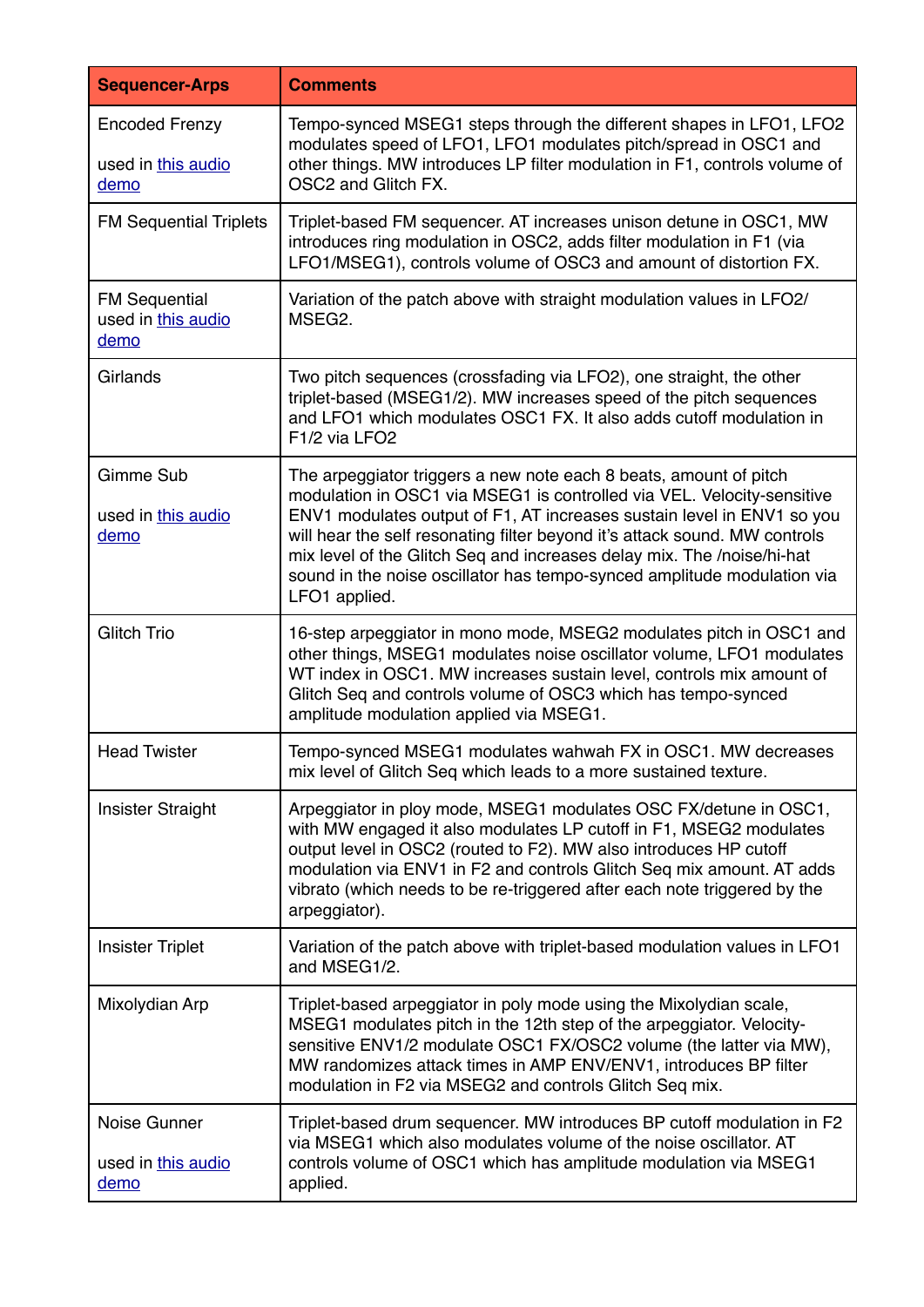| <b>Sequencer-Arps</b>                                | <b>Comments</b>                                                                                                                                                                                                                                                                                                                                                                                                                  |
|------------------------------------------------------|----------------------------------------------------------------------------------------------------------------------------------------------------------------------------------------------------------------------------------------------------------------------------------------------------------------------------------------------------------------------------------------------------------------------------------|
| PentaQuence<br>used in this audio<br>demo            | Sequencer in 5/8 time signature, arpeggiator running in poly mode. MW<br>increases filter resonance in F1 and adds distortion FX, AT adds vibrato<br>(which needs to be re-triggered after each note triggered by the<br>arpeggiator).                                                                                                                                                                                           |
| Pluckissimo<br>used in this audio<br>demo            | Triplet-based arpeggiator (minor scale) in poly mode with plenty of<br>randomized parameters (OSC FX1-3, panning in OSC1/2). MW controls<br>amount of Glitch FX, increases volume of F2 and OSC3, adds flanger FX.                                                                                                                                                                                                               |
| Ramp Party<br>used in this audio<br>demo             | Tempo-synced, polyphonic MSEG1/2 modulate plenty of parameters like<br>amplitude, OSC FX, WT index. MW sends OSC1 to F2, introduces LP<br>filter modulation in F1 via MSEG2, adds Glitch FX and adds sub oscillator<br>in OSC1. AT adds vibrato.                                                                                                                                                                                 |
| Random March                                         | Random step LFO1 modulates plenty of parameters like WT index in<br>OSC1-3, phase in OSC2, harmonic filter shape and panning in OSC3.<br>MW controls volume of OSC3 and range of the pitch sequence applied<br>via MSEG1, +5 semitones with MW fully engaged. MW also introduces<br>LP filter modulation in F1. Glide is activated. AT controls harmonic filter<br>balance which brightens the sound. VEL decreases attack time. |
| RMQuencer                                            | OSC1/2 use ring modulation, tempo-synced MSEG1/2 modulate<br>semitone pitches in OSC2/3, LFO1 modulates OSC3 FX, LFO2<br>modulates RM amount in OSC2. MW makes OSC2/3 audible (with MW<br>closed they only function as RM modulators, controls volume of all sub<br>oscillators, adds flanger/phaser FX and increases amount of Glitch FX.                                                                                       |
| Seven Eight Cutter<br>featured in this audio<br>demo | Sequencer in 7/8 time signature, MSEG1 modulates amplitude in<br>OSC1/2. AT increases unison detune, MW introduces pitch modulation in<br>OSC2 via LFO1, shifts filter balance from F1 to F2 and controls amount of<br>Glitch FX.                                                                                                                                                                                                |
| <b>Squared Away</b>                                  | Wavetable with Fibonacci-harmonics, LFO1 modulates WT index in<br>OSC1 via MSEG1, MSEG2 modulates WT index/OSC FX in OSC2.<br>AT adds vibrato, MW introduces OSC1 FX modulation via MSEG2 and<br>pan modulation in OSC2 via LFO2.                                                                                                                                                                                                |
| Sun Rider<br>featured in this video<br>demo          | MW controls volume of F2 which has cutoff modulation applied via<br>random, tempo-synced LFO1 and MSEG2. MW also controls volume of<br>OSC2, tuned a perfect fifth above the root note (amplitude modulation via<br>MSEG1) and introduces cutoff modulation in F1 via LFO1.                                                                                                                                                      |
| Swamp Descender                                      | LFO1/2 modulate WT position/OSC FX in OSC1. VEL modulates amount<br>of detune in OSC1 via MSEG1 and amount of FM in OSC2. MW<br>introduces OSC2, amplitude in 1/2 modulated via MSEG2, LP filter<br>modulation in F1 and introduces the HP filter in F2 (resonance modulation<br>via MSEG1).                                                                                                                                     |
| <b>Triplet Message</b>                               | Tempo-synced LFO1 modulates harmonic filter shape, OSC2 FX, spread<br>in both oscillators and other things. Tempo-synced LFO2 modulates<br>amplitude (fast triplets), MSEG1 modulates pitch in OSC2 which ring-<br>modulates OSC1. MW controls amount of Glitch FX, adds modulation of<br>harmonic filter balance and pitch in OSC1 via LFO2. AT adds slow pitch<br>modulation in OSC1 via Vibrato.                              |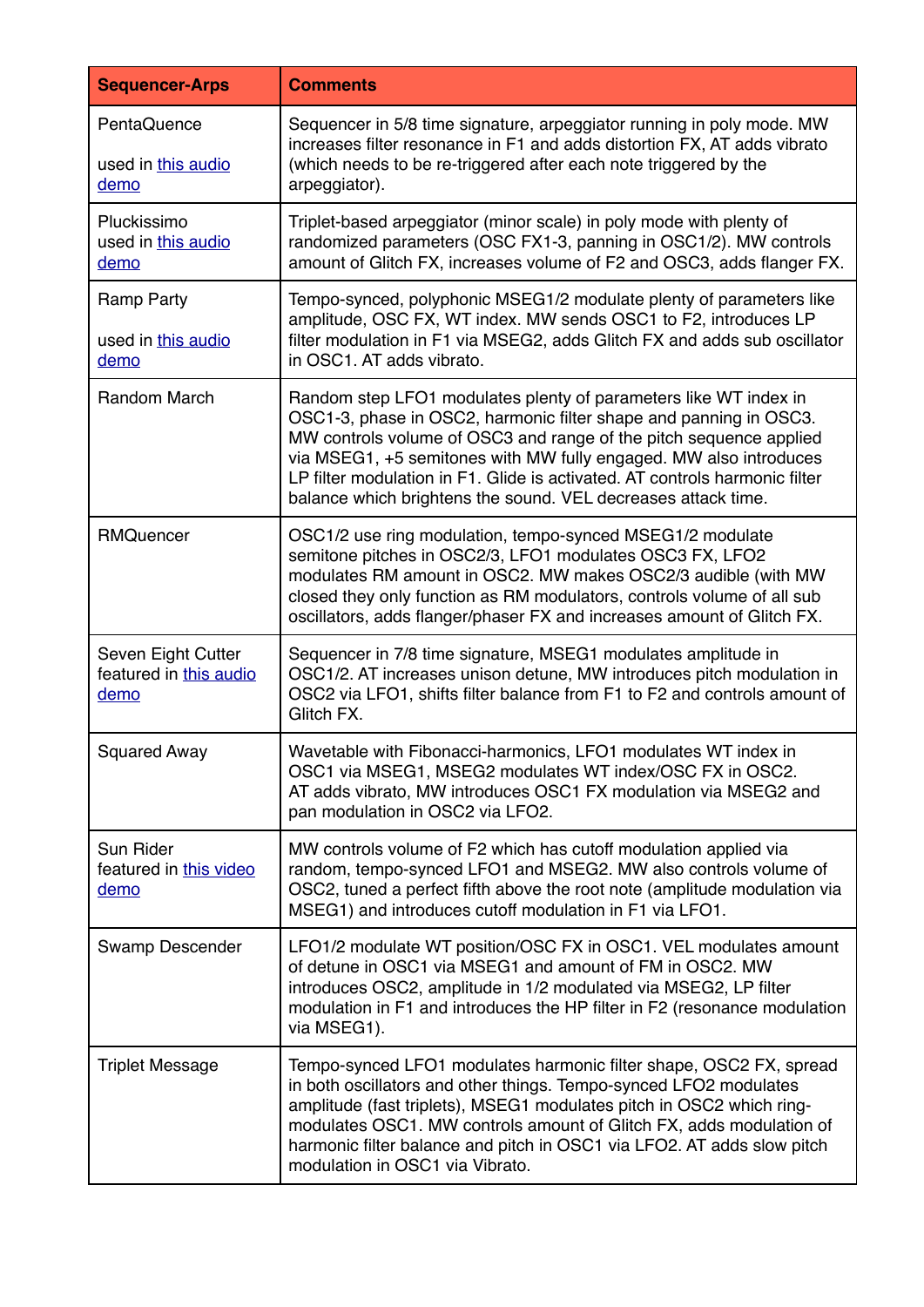| <b>Sequencer-Arps</b>                                  | <b>Comments</b>                                                                                                                                                                                                                                                                                                                                                                                                                             |
|--------------------------------------------------------|---------------------------------------------------------------------------------------------------------------------------------------------------------------------------------------------------------------------------------------------------------------------------------------------------------------------------------------------------------------------------------------------------------------------------------------------|
| <b>Triplet Rider</b><br>Featured in this video<br>demo | LFO modulates WT index in OSC1/2 (inverted polarity in OSC2), LFO2<br>modulates OSC2 FX. MW increases resonance in F1/2, adds LoFi FX<br>and increases amount of Glitch FX.                                                                                                                                                                                                                                                                 |
| <b>Twelve Dance</b>                                    | Arpeggiator in 12/16 time signature, WT index in OSC1 is randomized.<br>Velocity sensitive ENV1 modulates cutoff in F1, envelope decay/release is<br>modulated by LFO1. MW introduces OSC1 FX modulation via MSEG1<br>and pitch modulation in OSC2 via ENV2. MW also controls volume of<br>OSC2 (tuned up an octave) and adds flanger FX. AT adds vibrato (which<br>needs to be re-triggered after each note triggered by the arpeggiator). |

| <b>Soundscapes</b>                                | <b>Comments</b>                                                                                                                                                                                                                                                                                                                                                                                                                                                                                                  |
|---------------------------------------------------|------------------------------------------------------------------------------------------------------------------------------------------------------------------------------------------------------------------------------------------------------------------------------------------------------------------------------------------------------------------------------------------------------------------------------------------------------------------------------------------------------------------|
| <b>Alien Matrix</b>                               | ENV1 modulates WT index in OSC1/2 and OSC FX in OSC1, LFO2<br>modulates FM amount in OSC2, decrease modulation speed with AT. MW<br>introduces pitch modulation in OSC1/3 and OSC FX modulation OSC1<br>via MSEG2. MW also decreases reverb mix/size/bass/damp.                                                                                                                                                                                                                                                  |
| Anger                                             | Noise-scape sample derived from bass clarinet slaps in the noise<br>oscillator, pitch follow is set to microtonal (20%). LFO2 modulates OSC1<br>FX, modulation speed is modulated by random slide LFO1. MW<br>decreases volume of OSC1, with MW fully engaged only the noise<br>oscillator is audible. MW also adds pitch modulation in the noise oscillator<br>via LFO1, adds LoFi FX, increases delay/reverb mix and reverb size and<br>introduces BP cutoff modulation in F1 via MSEG2 and adds filter drive. |
| <b>Cloud Castle</b><br>used in this audio<br>demo | Tonal soundscape (minor) in the noise oscillator, sample start slightly<br>randomized. Layered with a tempo-synced pitch sequence in OSC1, pitch<br>modulation via MSEG2. VEL decreases attack time and controls amount<br>of filter modulation in F1 via LFO1. Velocity-sensitive ENV1 modulates<br>OSC1 detune and OSC1 FX. MW introduces tempo-synced amplitude<br>modulation via MSEG2.                                                                                                                      |
| <b>Cosmic Texture</b>                             | Velocity-sensitive ENV modulates harmonic filter shape, harmonic filter<br>balance is randomized, ENV2 controls volume of OSC1. OSC2 has<br>tempo-synced, square-shaped pitch modulation applied (+1 octave),<br>OSC2 FX modulation via MSEG2. MW adds OSC1 FX modulation (via<br>tempo-synced MSEG2) and controls volume of BP filter in F2 which has<br>cutoff modulation applied via MSEG1/2, AT increases unison detune.                                                                                     |
| <b>Curly Melancholy</b>                           | Tonal soundscape (minor) in the noise oscillator, sample start slightly<br>randomized. AT increases unison detune in OSC1, MW introduces tempo-<br>synced amplitude modulation via LFO1, OSC1 FX modulation via<br>MSEG2, a bit of pitch modulation and filter modulation in F1/2. Vibrato<br>amount in OSC1 is controlled by MSEG1 and VEL.                                                                                                                                                                     |
| <b>Digital Being</b>                              | Strange digital organism with FM (OSC2). MW introduces pitch<br>modulation in OSC2 MSEG2 (speed modulated by random slide-shaped<br>LFO1), increases speed of LFO1, increases FM in OSC2 and controls<br>volume of the BP filter in F2. AT decreases LP cutoff in F1.                                                                                                                                                                                                                                            |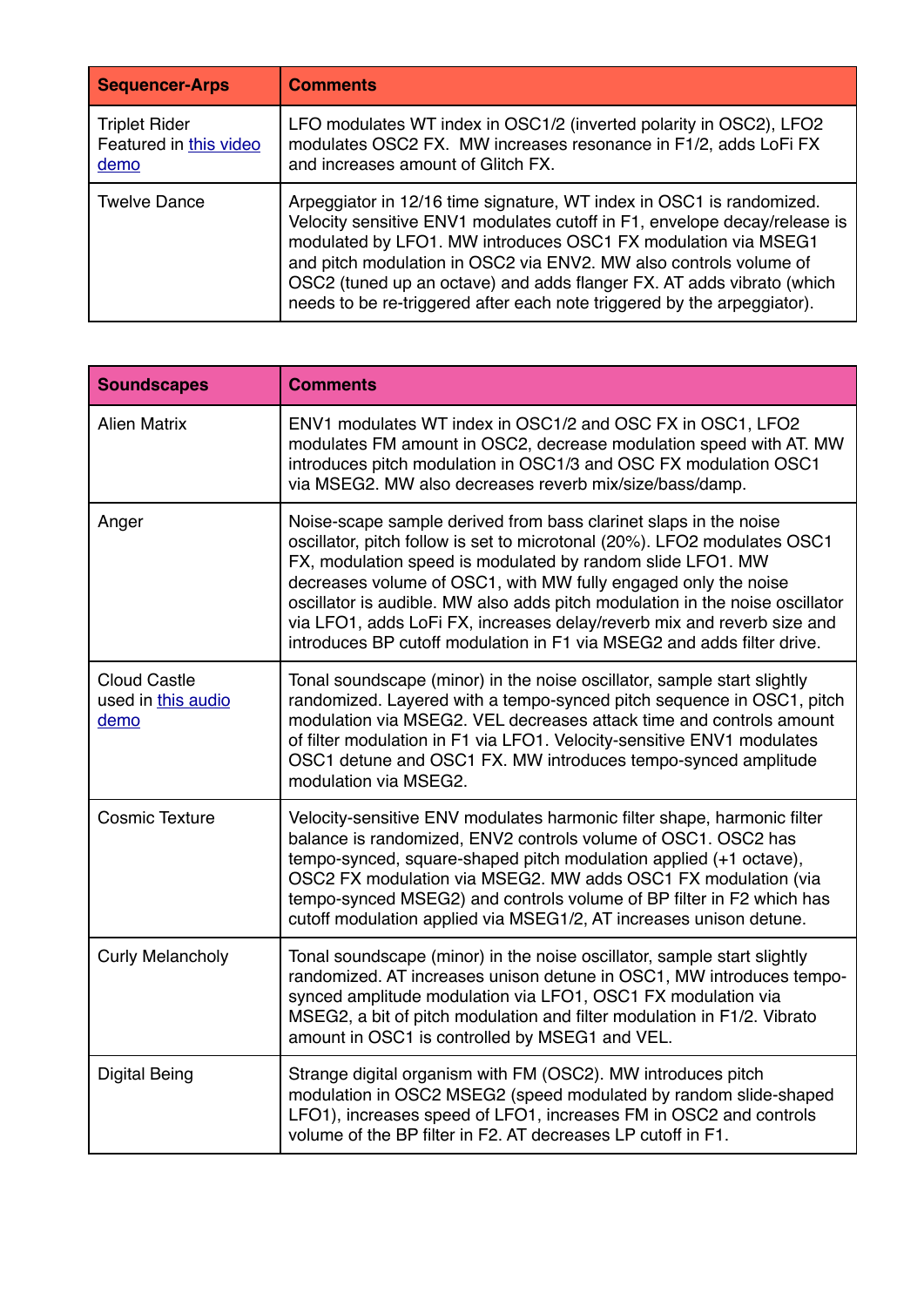| <b>Soundscapes</b>                                        | <b>Comments</b>                                                                                                                                                                                                                                                                                                                                                                                            |
|-----------------------------------------------------------|------------------------------------------------------------------------------------------------------------------------------------------------------------------------------------------------------------------------------------------------------------------------------------------------------------------------------------------------------------------------------------------------------------|
| Dodecaphonism                                             | Atonal sequencer with three oscillators. Each oscillator has it's dedicated<br>pitch modulator (LFO1/2 and MSEG2). MW introduces speed modulation<br>in MSEG2 via MSEG1, decreases speed of LFO1/2, adds filter<br>modulation and other things. VEL decreases attack time, AT shifts<br>harmonic filter balance and introduces modulation of harmonic filter<br>shape via Vibrato.                         |
| <b>Dream Harmonics</b><br>featured in this video<br>demo  | LFO1 modulates WT index in OSC1/2, MSEG1 modulates harmonic filter<br>shape and FM amount in OSC2, LFO2 modulates harmonic filter balance.<br>MW modulates harmonics (PRIMES)/sub oscillator volume in OSC1 and<br>increases volume of OSC2.                                                                                                                                                               |
| Dream Shimmer<br>featured in this video<br>demo           | Long bell-scape in the noise oscillator layered with three oscillators,<br>MSEG1 modulates harmonic filter shape. AT adds tempo-synced<br>pulsation via LFO2, MW introduces pitch/amplitude modulation in OSC3<br>via LFO1/MSEG1, adds distortion FX, adds pitch modulation in the noise<br>oscillator via LFO1.                                                                                           |
| <b>Fluctuating Sky</b><br>featured in this audio<br>demo  | Smooth tonal texture with accelerating/decelerating amplitude modulation<br>in the noise oscillator layered with two oscillators. AT adds vibrato, VEL<br>decreases attack time.                                                                                                                                                                                                                           |
| <b>Flutter Synth</b>                                      | VEL modulates amount of FM modulation via square-shaped LFO1. MW<br>converts the percussive patch into an evolving pad sound with long<br>envelopes and LP filter modulation, it also introduces OSC3 and<br>decreases the speed of LFO1. AT adds vibrato.                                                                                                                                                 |
| Heritage                                                  | Perfect fifth interval created by OSC1/2 (WT index modulation via LFO1)<br>layered with a minor pitch sequence in OSC3 (WT index modulation via<br>MSEG2), pitch modulation created by MSEG2. MW introduces tempo-<br>synced amplitude modulation via LFO2, OSC3 FX modulation via<br>MSEG1, filter modulation in F2 and adds some distortion FX. VEL<br>decreases attack time, AT adds vibrato in OSC1/2. |
| <b>Hit And Cover</b><br>used in this audio<br>demo        | Processed gong accent in the noise oscillator, WT index modulation in<br>OSC1 via LFO1. Velocity-sensitive ENV1 modulates volume of OSC1/2,<br>MW introduces tempo-synced amplitude modulation via MSEG2 and filter<br>modulation in F1/2 via LFO2.                                                                                                                                                        |
| <b>Industrial Scape</b><br>featured in this audio<br>demo | Processed field recording made in a Russian steel factory layered with<br>animated synth sound. LFO1 modulates FM amount in OSC1, LFO2<br>modulates amplitude in OSC1/OSC3 volume and FX/, modulation speed<br>controlled by MSEG2. MW controls volume of OSC3 and adds filter<br>modulation in F1. AT adds slow pitch modulation in OSC1 resulting in ring<br>modulation-like effects.                    |
| Injecting Insects<br>Featured in this demo<br>video       | Strange textural sample in the noise oscillator. MW engages pitch and<br>filter modulation, modulates various reverb parameters, adds delay FX<br>and engages filter drive. AT increases speed of LFO2 which is<br>modulating pitch of the noise oscillator and speed of MSEG2 which<br>modulates pitch in OSC1 and cutoff in F2 (resonance modulation via<br>MSEG1).                                      |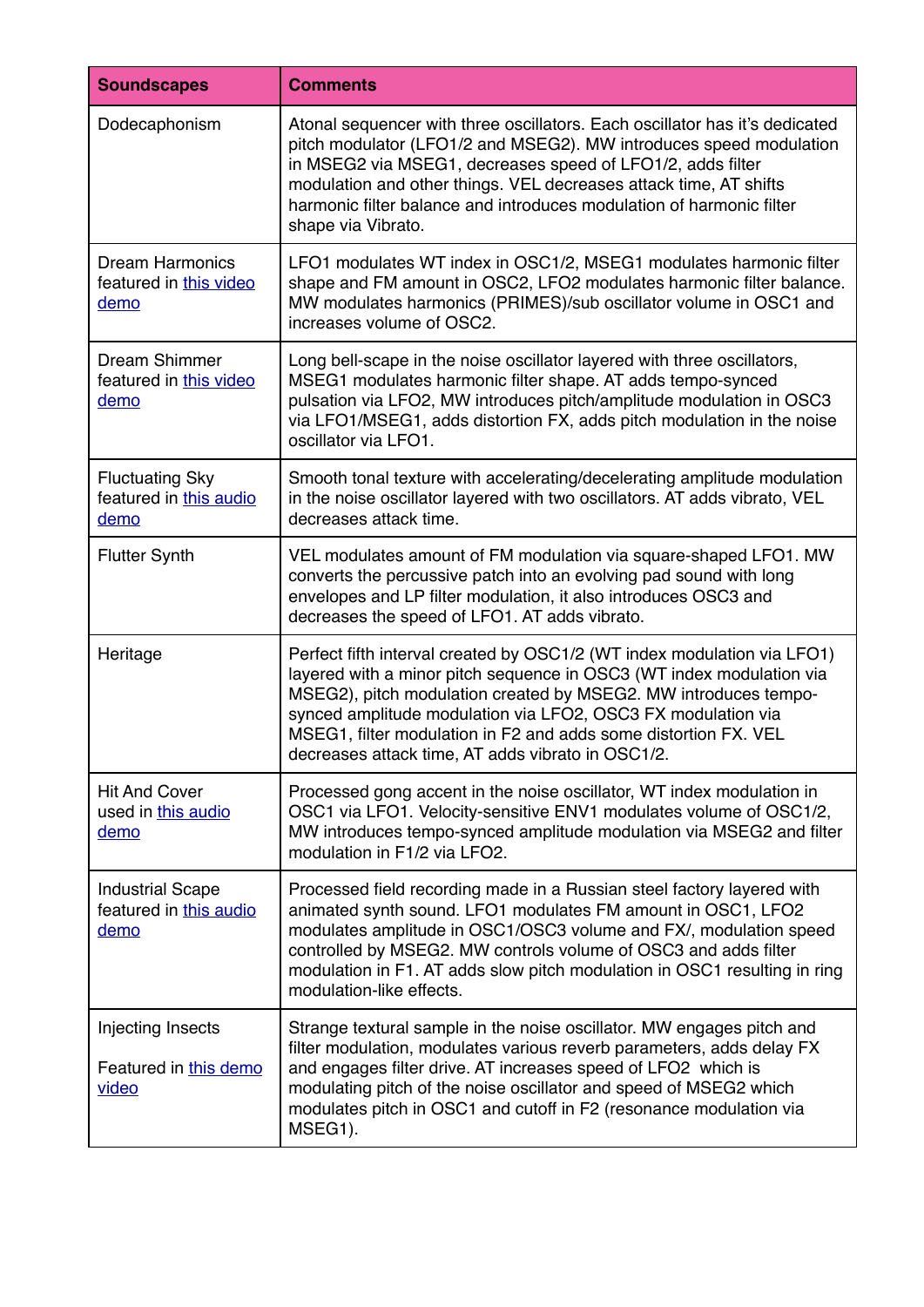| <b>Soundscapes</b>                                              | <b>Comments</b>                                                                                                                                                                                                                                                                                                                                                                                                                                     |
|-----------------------------------------------------------------|-----------------------------------------------------------------------------------------------------------------------------------------------------------------------------------------------------------------------------------------------------------------------------------------------------------------------------------------------------------------------------------------------------------------------------------------------------|
| <b>MR Sparkle</b>                                               | LFO1 modulates WT-index in OSC1, MSEG1 modulates harmonic filter<br>shape, BP cutoff in F2, MW shifts harmonic filter filter balance. MW also<br>adds OSC1 FX modulation via LFO1, filter modulation in F1 via MSEG1<br>and increases chorus FX depth/mix.                                                                                                                                                                                          |
| <b>Mystery Castle</b><br>used in this audio<br>demo             | VEL modulates amount of LP cutoff modulation/filter drive in F1/unison<br>detune in OSC1 via MSEG1. MSEG2 modulates OSC2 FX. MW adds FM<br>in OSC1 and controls volume of OSC2 which only acts as a modulator of<br>OSC1 with MW disengaged. Velocity-sensitive ENV1 modulates LP cutoff<br>in F2, AT controls phaser FX mix.                                                                                                                       |
| <b>Nervous Filter Monster</b><br>featured in this audio<br>demo | The nervousness in this patch is created by the modulation of harmonic<br>filter shape via LFO2, KF also modulates the shape, AT controls harmonic<br>filter balance. LFO1 modulates WT index in OSC1 and cutoff in F1.<br>MW shifts the balance from F1 (LP) to F2 (H-Comb) and increases<br>volume of OSC2.                                                                                                                                       |
| Overtone Riddle<br>featured in this video<br>demo               | MSEG1 modulates the harmonics in the harmonic filter, AT slows down<br>the modulation speed, random slide-shaped LFO1 modulates pitch in<br>OSC1.<br>MW adds ring modulation in OSC1, controls volume of F2, increases<br>flanger feedback/delay, delay feedback and decreases reverb mix.                                                                                                                                                          |
| Peak View<br>used in this audio<br>demo                         | Tonal soundscape (lydian tonality) in the noise oscillator (VEL shifts<br>sample start point) layered with evolving drone sound. MW controls<br>volume of the pitch sequence in OSC1 (pitch modulation via MSEG1),<br>adds tempo-synced amplitude modulation via MSEG2 (assigned to output<br>level in F1/2). AT adds vibrato in OSC2/3.                                                                                                            |
| <b>Rattle Hit</b><br>used in this audio<br>demo                 | Rattling piano accent (not looped, microtonal tuning $\rightarrow$ KF = 19%) layered<br>with a strange SciFi sound produced by three oscillators, the sample and<br>OSC1 are also routed to the tuned BP filter in F2. MW controls volume of<br>the FM sound in OSC2, adds tempo-synced filter modulation via MSEG1<br>and amplitude modulation in OSC3 via LFO2.                                                                                   |
| <b>Rising Kingdom</b>                                           | WT with six waveforms, WT index modulation via LFO1, inverted polarity<br>in OSC2. MSEG2 modulates PWM in OSC1, unison detune in both<br>oscillators, cutoff in F2, harmonic filter shape, AT modulates harmonic<br>filter balance. LFO2 modulates filter cutoff in F1 via MSEG2. MW controls<br>volume of OSC2, increases volume of F2 and adds amplitude modulation<br>(output of F1) via LFO2.                                                   |
| <b>RM Siren</b>                                                 | OSC1 is ring modulated by OSC2 (fixed pitch) is ring modulated by OSC3<br>(inverted key follow for pitch follow -> 33%), AT changes pitches in<br>OSC2/3 (scaled in semitones). MW introduces RM amount/detune<br>modulation via LFO1, adds LoFi and flanger FX and increases volume of<br>OSC3 so it becomes audible (other than functioning merely as a<br>modulator for OSC2).                                                                   |
| <b>Rocket Rise</b>                                              | The sample in the noise oscillator has pitch modulation applied via<br>velocity-sensitive ENV2, VEL shifts sample start point. VEL-sensitive<br>ENV1 modulates harmonic filter shape and cutoff in F2, tempo-synced<br>LFO1 modulates harmonic filter balance. MW introduces pitch modulation<br>in OSC1 via MSEG2 (modulation speed modulated via random slide-<br>shaped LFO2), pan modulation via LFO1/2.<br>AT increases unison detune in OSC1. |